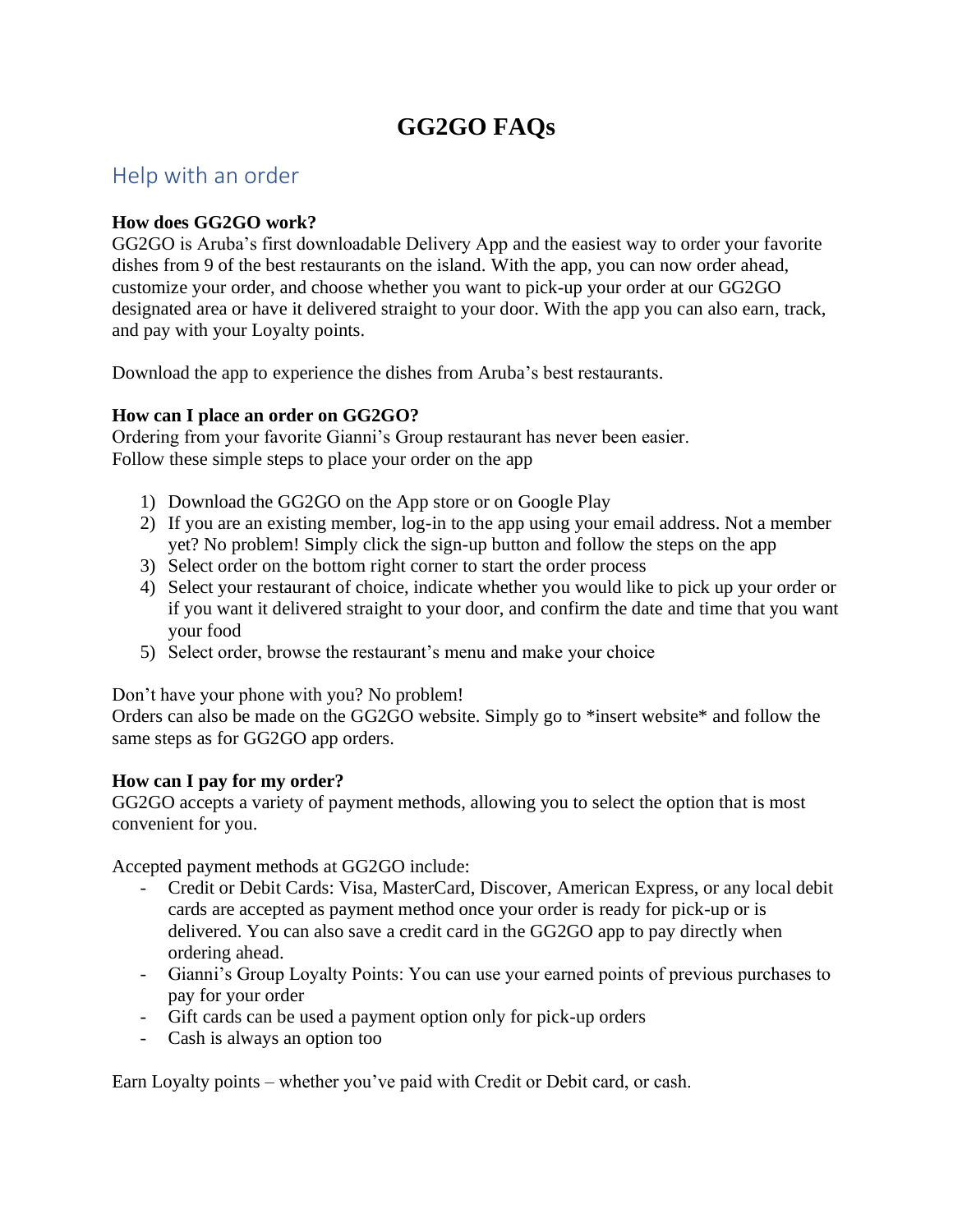#### **I am already a Gianni's Group Loyalty Member, will I lose my points when I sign-in via the GG2GO app?**

Existing Gianni's Group loyalty members will not lose any points that were earned prior to downloading the app. Your earned points will be transferred automatically to your user profile on the app.

#### **Can I order multiple meals, or from multiple restaurants, in the same order?**

You are able to order multiple items from the same restaurant, however you are not able to order items from multiple restaurants in one order.

If you would like to order items from multiple Gianni's Group restaurants, simply place your order from your first chosen restaurant, and then you can follow the same steps and order from a different restaurant.

Please take note that each order will have its own order details and will include its own delivery fee.

#### **Can I change order items after completing the checkout process?**

If you would like to make a change to your order before it is delivered or picked-up, you can contact the GG2GO coordinator to request this by calling +297 5655530.

To make this process as seamless as possible, please provide the following information to the coordinator:

- Your name
- Your order number (visible on the app and on the order confirmation email send to you)
- Your phone number / address

We will do our best to accommodate your request, however, if your order is already being prepared or is in the process of being delivered, it is possible that we will not be able to fulfill your request.

Please take note that if you make changes to your order after completing the checkout process, you may be subject to additional charges.

#### **How can I cancel my order?**

If you would like to cancel an order after you received a confirmation email, you can contact the GG2GO coordinator to request this by calling +297 5655530.

When cancelling your order, please communicate the following information to the coordinator:

- Your name
- Your order(s) number (visible on the app and on the order confirmation email send to you)
- Your phone number / address

Please note that if you would like to cancel an order AFTER the restaurant started preparing it, you may not be eligible for a refund.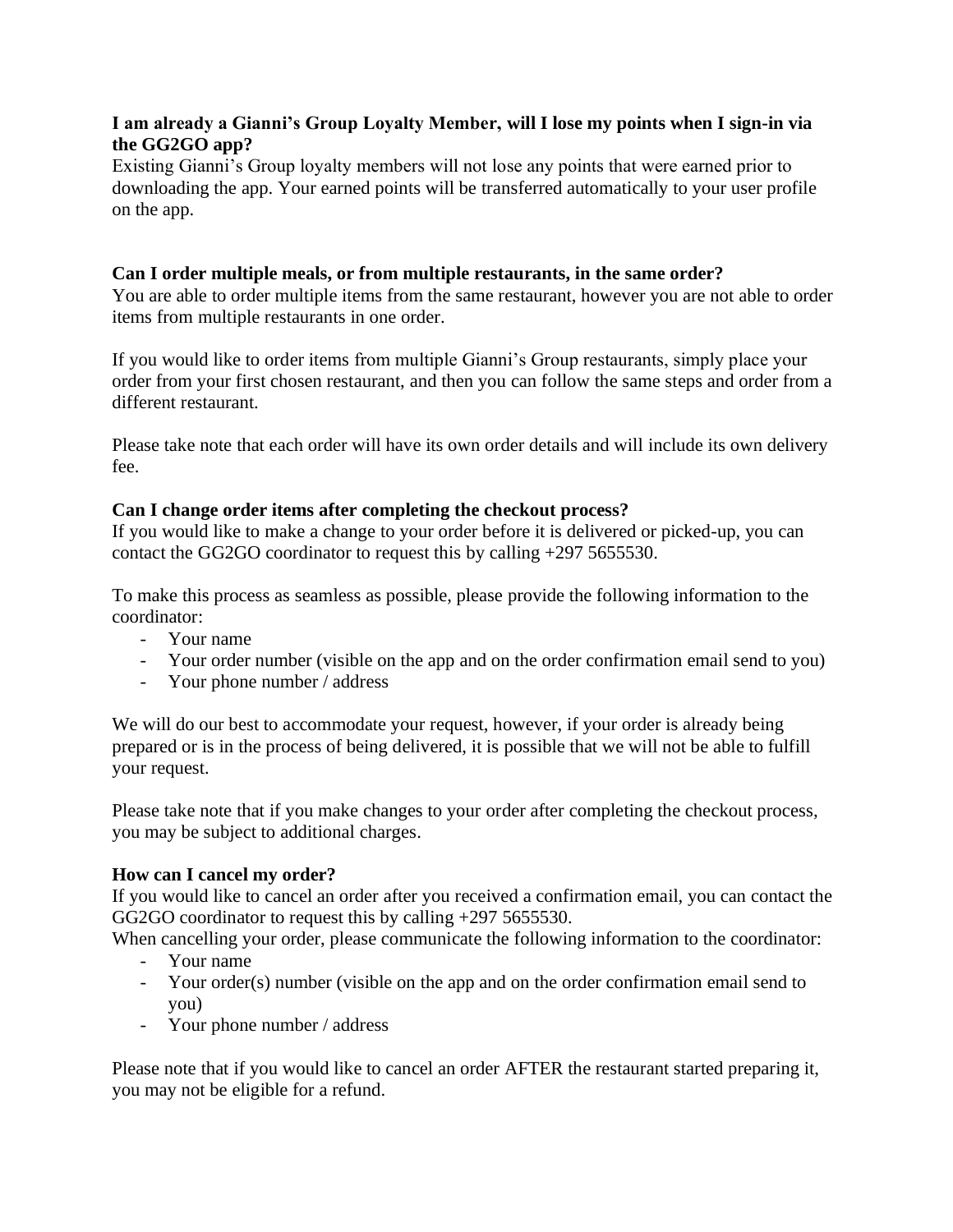#### **My order is taking too long, how can I check the status of the order?**

We are sorry for this inconvenience. We are doing our best to deliver your food within the estimated delivery time, however external factors may cause delays.

If your order is taking longer than expected you can contact the GG2GO coordinator by calling +297 5655530 and ask for the status of your order.

If you have ordered from more than one of the Gianni's Group restaurants, remember to provide the order details of each order to the GG2GO coordinator.

**Is it possible to change my delivery address after completing the checkout process?** We will do our best to accommodate your request, however, if your order is already in the process of being delivered, it is possible that we won't be able to fulfill your request.

If you would like to request a change in delivery address you can contact the GG2GO coordinator by calling +297 5655530. If you have ordered from more than one of the Gianni's Group restaurants, remember to provide the order details of each order to the GG2GO coordinator.

Please note that you may be subject to additional charges. These will be communicated to you by the GG2GO Coordinator.

#### **I received my order but it is not what I requested**

We are sorry for this inconvenience.

If this happens to you, please double check your order confirmation email. If there is a difference between what is on the confirmation email and what you received, please contact the GG2GO coordinator straight away by calling +297 5655530. The delivery person will come to pick-up your order and you will need to provide us with a written complaint on the back of the receipt.

An investigation will then be initiated by the GG2GO Delivery Services team.

#### **How much does delivery cost?**

GG2GO's delivery rate will vary based on your preferred delivery location and your invoiced amount. Depending on distance and order, delivery charge may be forfeited.

#### **Is everything on the Gianni's Group restaurant menus available for delivery?**

We are pleased to inform you that all standard menu items of Gianni's Group restaurants are available for order with the exception of drinks and some desserts.

Discounted items or specials are also available for order on GG2GO, however these are only available for pick-up at the GG2GO designated area, which is located at Gianni's Ristorante Italiano.

#### **Where can I pick-up my order?**

For all orders placed via the GG2GO mobile app or website you will need to go to the GG2GO designated area. This area is located at Gianni's Ristorante Italiano where you will find one of our friendly GG2GO representatives who will be happy to assist you.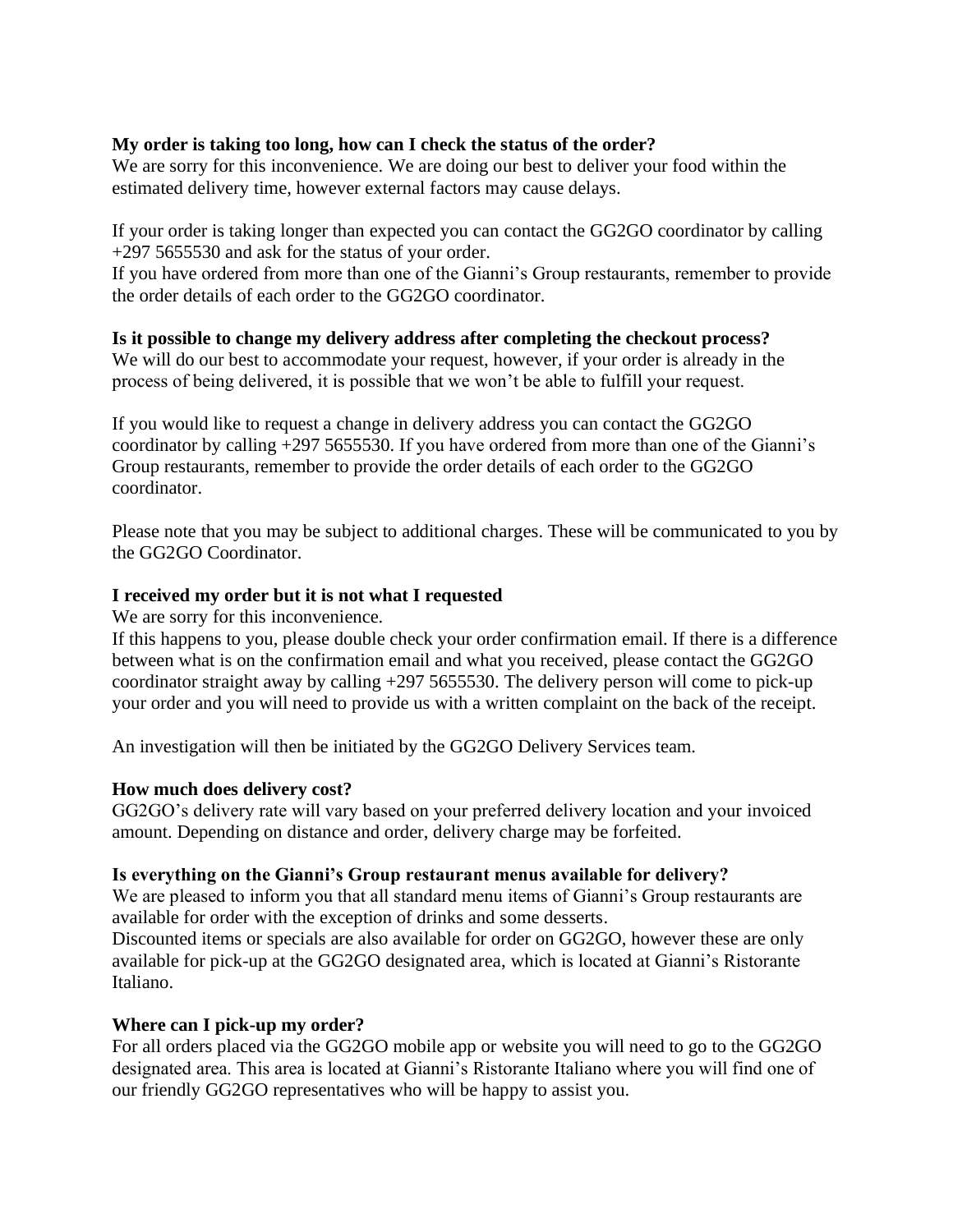#### **Why was my order cancelled?**

We are very sorry if this happened to you. There may be a few possible reasons for why this could have happened:

- The restaurant where your order was placed may have been closed at that time. Please make sure to select a delivery or pick-up time within the restaurant's hours of operation.
- The items you requested may have been unavailable at the time of ordering

In the event of a cancelation, you can try to order from the restaurant again in a few minutes or order from the menu from one of our other delicious restaurants.

#### **Why did I not receive a confirmation email?**

If you have not received a confirmation from us within 10 minutes of placing your order, please double check your spam or junk folder.

If you can't find the email there is no need to panic, it could be that we do not have your correct email address.

You can always view your recent orders in the GG2GO app. Simply go to your user profile, select "my activity" and view your recent orders under "purchases". If you cannot find your order, you can always place the order again.

#### **Why do I see different order time slots for each restaurant?**

There are different time slots for each restaurant as all of the restaurants open at a different hour. The hours of operations for each restaurant are the following:

Amore Mio: 11:00 AM – 10:00 PM Azia: 5:00 PM – 10:00 PM Azzurro: 12:00 PM – 10:00 PM Daniel's: 4:00 PM – 10:00 PM Garden Fresh: 8:00 AM – 10:00 PM Gianni's: 11:00 AM – 10:00 PM

Still craving a specific dish? No problem!

You can always pre-order from your favorite restaurant for delivery or pick-up on the GG2GO mobile app.